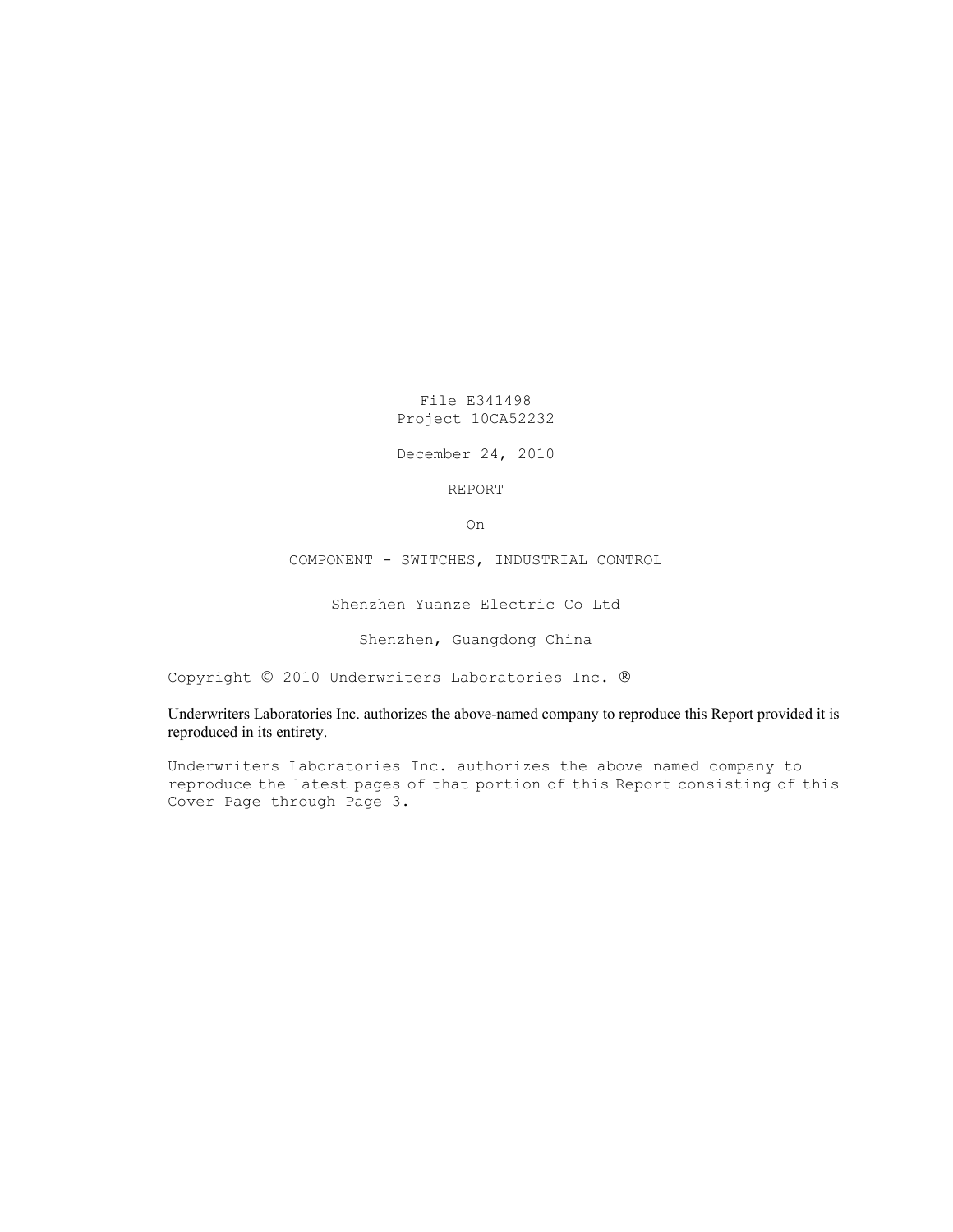| File E341498 | Vol. 1 | Sec. 3     | Page 1 | Issued: 2010-12-24 |
|--------------|--------|------------|--------|--------------------|
|              |        | and Report |        |                    |

## DESCRIPTION

#### PRODUCT COVERED:

USR, CNR – Magnetic, Switches, Industrial Control, Cat. No. Y32F, followed by –SS or -SH, followed by -1, followed by 05, 09, 12 or 24, followed by L, D or H, followed by M, maybe followed by special code (not necessary to be shown on product).

### GENERAL:

The devices are open type magnetically operated, single pole, single throw relays for use in industrial control applications.

#### ELECTRICAL RATINGS:

|  | Catalog<br>No. | Coil<br>Voltage<br>Vdc | Contact<br>Arrangement | Contact Ratings<br>(50/60 Hz) |                       |                                   |           | Surrounding<br>Air                    |
|--|----------------|------------------------|------------------------|-------------------------------|-----------------------|-----------------------------------|-----------|---------------------------------------|
|  |                |                        |                        | Rated<br>Voltage              | Rated<br>Current<br>Α | Electrical<br>Operating<br>cycles | Load Type | Temperature<br>(SAT)<br>$(^{\circ}C)$ |
|  |                | 5, 9, 12, 24           | 1 Form A<br>$(LM)$ *   | 250 Vac                       | 5                     |                                   | Resistive | 85                                    |
|  | Y32F           |                        | 1 Form A<br>$(LM8)$ *  | 250 Vac                       | 8                     |                                   |           |                                       |
|  |                |                        | 1 Form A<br>$(DM)$ *   | 250 Vac                       | 5                     | 100,000                           |           |                                       |
|  |                |                        | 1 Form A<br>$(HM)$ *   | 250 Vac                       | 10                    |                                   |           |                                       |

Note: Contact Configuration Breakup

Form A: where A – Normally Open \* - See Nomenclature for details.